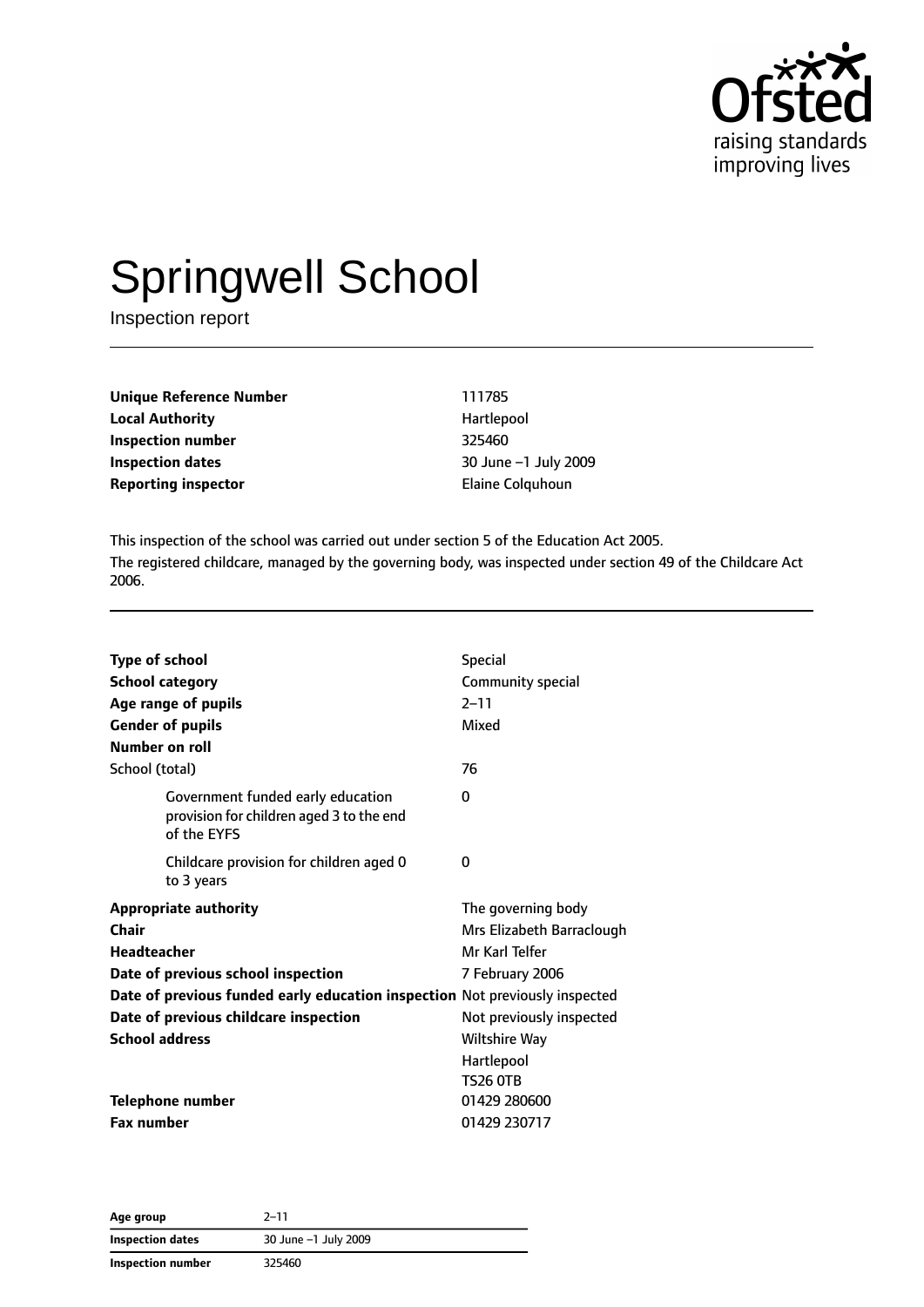.

<sup>©</sup> Crown copyright 2009

Website: www.ofsted.gov.uk

This document may be reproduced in whole or in part for non-commercial educational purposes, provided that the information quoted is reproduced without adaptation and the source and date of publication are stated.

Further copies of this report are obtainable from the school. Under the Education Act 2005, the school must provide a copy of this report free of charge to certain categories of people. A charge not exceeding the full cost of reproduction may be made for any other copies supplied.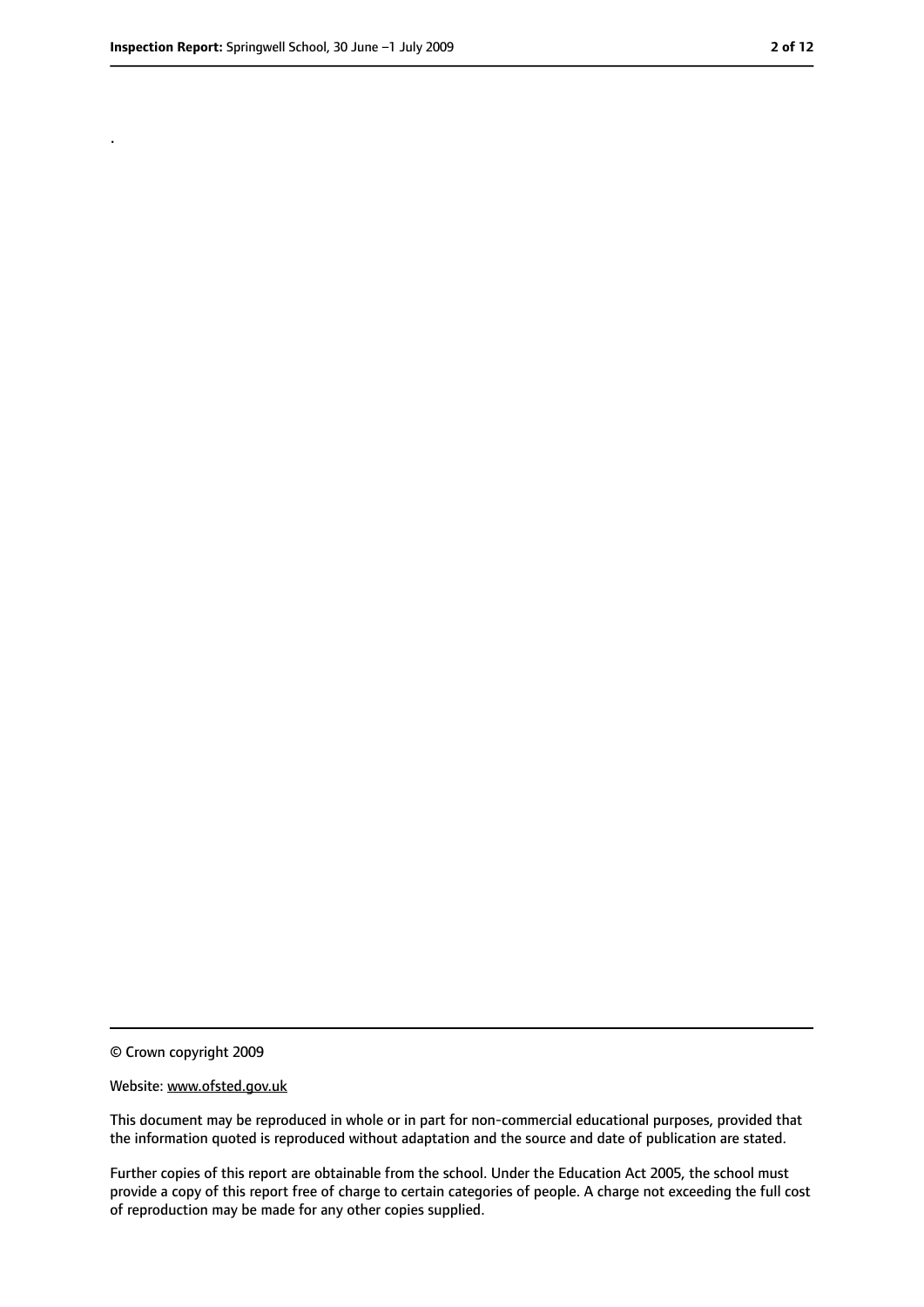# **Introduction**

The inspection was carried out by one additional inspector.

## **Description of the school**

Springwell School is a primary day special school which serves the whole Borough of Hartlepool. The school provides for pupils with moderate, severe, profound and multiple learning difficulties, for those with behavioural, emotional and social difficulties and those with Autistic Spectrum Disorder (ASD).

Pupils are admitted between the ages of two and 11. At the time of the inspection there were nine pupils under the age of seven who are taught in two classes in the Early Years Foundation Stage. Currently, a small minority attend part time. Numbers in the school have increased significantly in recent years. There are an increased number of pupils who are placed on the roll of Springwell and in a mainstream school. All pupils have statements of special educational need and very few are from a minority ethnic background. No pupils have English as an additional language.

The school has gained numerous awards including, Healthy Schools Award and Activemark.

## **Key for inspection grades**

| Grade 1 | Outstanding  |
|---------|--------------|
| Grade 2 | Good         |
| Grade 3 | Satisfactory |
| Grade 4 | Inadequate   |
|         |              |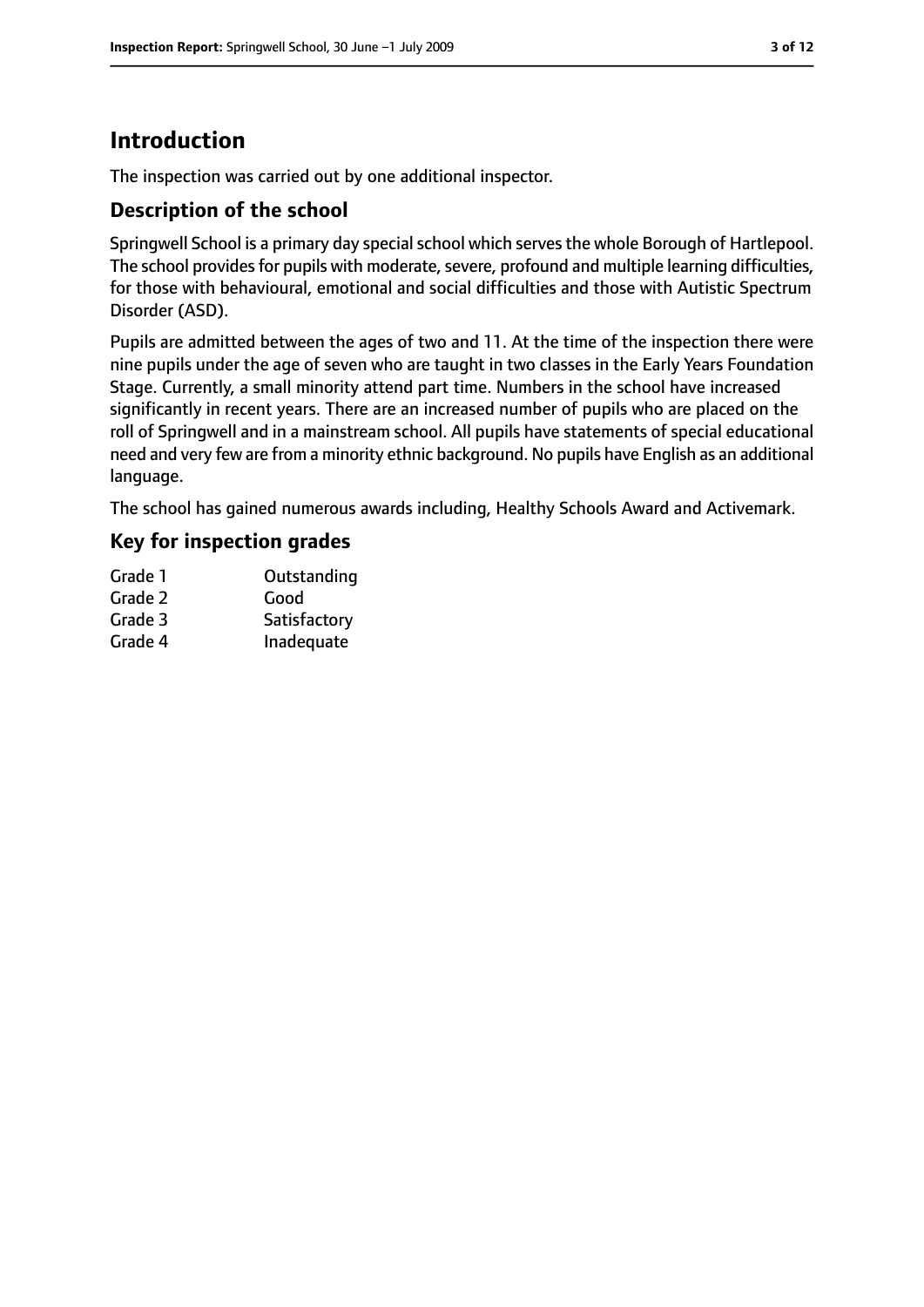## **Overall effectiveness of the school**

#### **Grade: 2**

Springwell is a good and continually improving school. Three aspects of its work are outstanding, namely the high quality of care and support that pupils receive, pupils' personal development and the school's partnership with parents and other agencies. Parents know their children are well taken care of, and they are overwhelmingly positive about the school. A typical comment is that 'Springwell is a brilliant school … with fantastic staff and a quality headteacher'.

The school provides well for pupils with a wide range of needs, ensuring that all make good progress; some make outstanding progress. It has recently begun to cater for pupils with emotional, social and behavioural difficulties. Many of these pupils have experienced difficulties at previous schools but they settle well at Springwell and make outstanding progress. They catch up in their learning and reach the level expected for their age. This is a real success for the school.

Leadership and management are good. There is a clear, shared vision for the school to be a supportive and purposeful environment which aims for excellence for all. This vision is ably demonstrated in several recent developments, including the excellent refined assessment procedures. The assessment and tracking of pupils' progress across the school is extremely thorough and rigorous giving staff an accurate overview of how well each pupil is doing and what they need to do next. The school is open and inclusive. It has managed well the changes required for the increased numbers of pupils with behavioural, emotional and social difficulties. These include additional resources and training for staff. The school works very well with families, and there are excellent links with mainstream schools within the local community. There are excellent partnerships with a range of specialist support agencies.

Pupils' behaviour is outstanding. There have been no exclusions. Parents repeatedly commented on how much their children enjoy school: for example, 'My child enjoys – well I should say loves – school… every day he comes home really happy.' As a result, attendance is excellent, with virtually no unauthorised absence. This is particularly impressive when compared with the poor attendance records of some pupils before they joined the school.

Pupils do well because the quality of teaching is good overall, and outstanding in some areas. In the best lessons, teachers' detailed planning ensures that activities are well matched to pupils' needs and support staff know exactly what they need to do to provide effective support to each individual pupil. Sometimes, the planning is less effective with the result that pupils' individual needs are not met as well as they should be, particularly in classes where there is a wide range of need. The use of verbal and signed guidance for individual pupils is very good, and pupils gain a great deal of satisfaction from the high levels of positive feedback from staff. However, teachers' marking of pupils' written work, though regular and conscientious, is not always specific enough to help pupils know what to do next to improve.

The good curriculum offers a wide range of learning opportunities which are generally matched well to pupils' individual needs both within and outside of school. There is a wide range of residential visits and after school clubs which are well attended. The school plans very well for the promotion of community cohesion with the school and local community. However, there is too little opportunity for pupils to learn about other cultures both in the United Kingdom and beyond.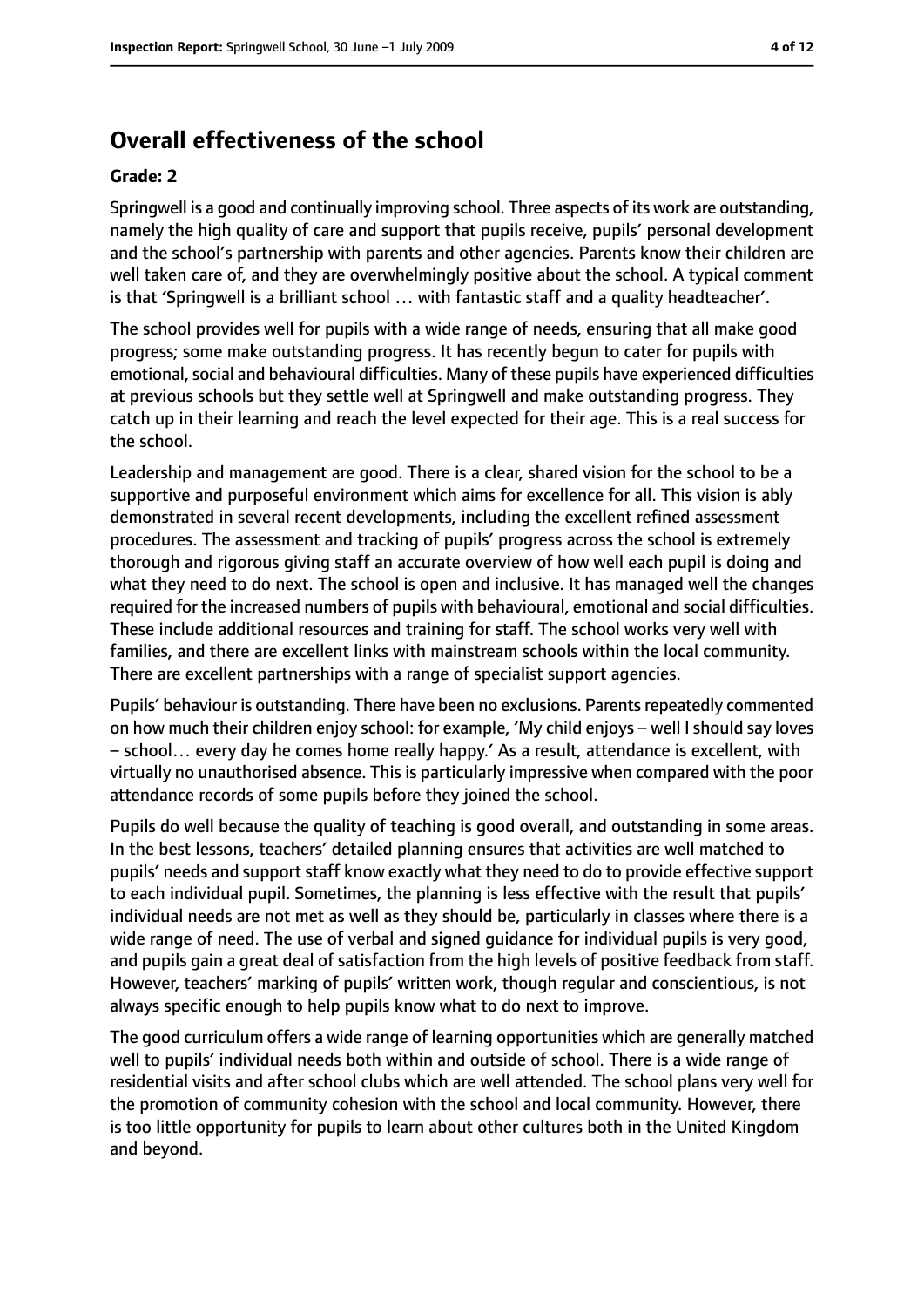## **Effectiveness of the Early Years Foundation Stage**

#### **Grade: 2**

When children start at school their skills and abilities are very limited. A wide range of staff from different agencies, work very well together to support every child. These include health workers and carers from residential care homes. Overall, they provide exceptional care and support which ensures the children make good progress in their social development. The arrangements for the welfare of the children are excellent and the requirements are met. The gains in children's confidence and independence are much helped by the staff's diligent adherence to daily routines. Children are happy, and feel safe and secure. They enjoy the activities which are often matched closely to individuals' specific needs. A typical example was when pupils enjoyed the visual stimulus of a bubble tube changing colour. This personalised provision ensures that the children's learning and development are good and that they meet their challenging personal targets.

The good provision is well managed. The staff understand how young children learn and place strong emphasis on helping them to get on with others. Children make good progress in all six areas of learning given their very low starting points. This is because of the good one-to-one support and carefully planned experiences that meet each child's needs. Effective systems ensure that the children's progress is carefully tracked, reviewed and shared with parents. A good feature is the full involvement of parents in their children's progress through home school books, annual reviews, end of term reports and informal events such as coffee mornings. Parents appreciate and value this highly.

Teaching is good overall with some that is outstanding. In one session, each child was working on the theme of the seashore with the activities personalised for each individual child. Some were activating switches to hear the sounds of the sea. While others were feeling sand on their toes or tasting chips. The staff work collaboratively and have a high degree of expertise in fostering children's learning through adult led and child selected activities indoors and out. The sensory garden provides a particularly rich opportunity for children to investigate and explore. In some lessons, however, there is too little opportunity for children to choose their own activities.

## **What the school should do to improve further**

- Ensure lesson planning consistently takes into account the learning needs of individual pupils.
- Ensure the school's marking scheme is used consistently and effectively across the school.
- Provide more opportunities for pupils to learn about other cultures.

# **Achievement and standards**

#### **Grade: 2**

The pupils' attainment is generally well below that expected in mainstream schools, as a result of pupils' learning difficulties and/or disabilities. In relation to their starting points, pupils' progress is good and in some areas it is outstanding. This good progress is seen in all sections of the school population. Those pupils with emotional and behavioural difficulties make outstanding progress. Many of these pupils entered Springwell with standards well below the expected level for their age. In the national tests and teacher assessments this year, many of these pupils in Year 6 have reached the level expected for their age and some have done even better.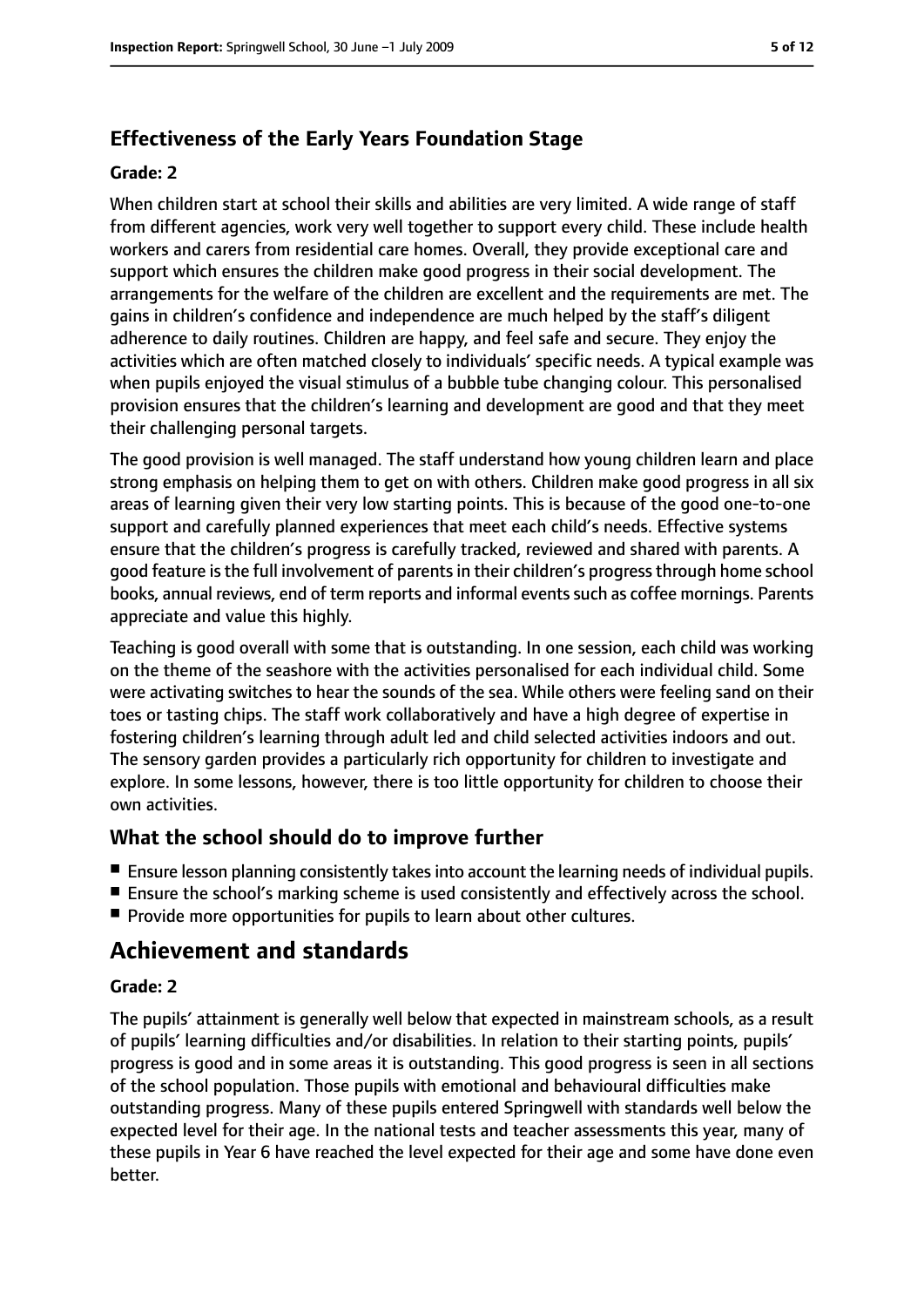All pupils are set challenging targets across the curriculum, which many meet and some exceed. Most pupils make outstanding progress in their personal development and in their acquisition of communication skills. This has a clear impact on their good overall achievement.

## **Personal development and well-being**

#### **Grade: 1**

Pupils' outstanding social, moral and spiritual development is very well supported in all aspects of school life. Pupils take an active part in assembly. For example, pupils told their version of the story of Little Red Riding Hood in which they explored moral and social issues of kindness and marriage. They sing together, and say and sign the short school prayer. However, they do not have enough opportunities to experience and learn about other cultures. As a result pupils' spiritual, moral, social and cultural development was judged to be good rather than outstanding.

Pupils say that they feel very safe at school and know who to go to if they have a concern. Pupils are keen to take part in physical education lessons. Some were thrilled to play football and to be coached by staff from Hartlepool United football club, through the football in the community scheme. The pupils clearly enjoyed the experience and worked very effectively in teams. Pupils have good opportunities to learn about healthy lifestyles. They recommend healthy food choices from the range on offer in the dining hall at lunchtime and choose fruit as a daily snack. Participation is good in the many after school sports clubs. As well as acquiring some of the basic skills in literacy and numeracy, pupils are acquiring life skills and by the time they leave school they are very well prepared for the next stage of their lives.

# **Quality of provision**

## **Teaching and learning**

#### **Grade: 2**

Teaching and learning are good throughout the school; the teachers are skilled in working with pupils who have learning difficulties and have quickly developed highly effective strategies to ensure that they also meet well the needs of pupils with behavioural, social and emotional needs. For example, the use of a whole school rewards system, to promote good behaviour. Common strengths are the good team work between teachers and other adults and the ready use of praise and reward.

In the best lessons, very good planning ensures that activities are well matched to pupils' needs and that all staff know exactly what they should do to support each pupil's learning and care most effectively. Tasks are interesting and enjoyable, and related to pupils' previous experience and learning. Pupils have many opportunities to choose to learn actively and to collaborate with others. As a result, in these lessons pupils make outstanding progress.

Sometimes, planning does not match the needs of every pupil, especially in classes where pupils have a wide range of different needs. In these lessons, there can be too much teacher direction and not enough opportunities for pupils to participate and to be supported well. As a result, progress can be more variable, and although there is some outstanding progress it is more generally good.

The excellent relationships and high quality of personal support provided by all staff consistently support a positive and purposeful atmosphere in class. Detailed, clear assessment procedures provide very high quality information about individual pupils' progress supported by a wealth of photographic and other evidence. This enables staff to match the learning closely to the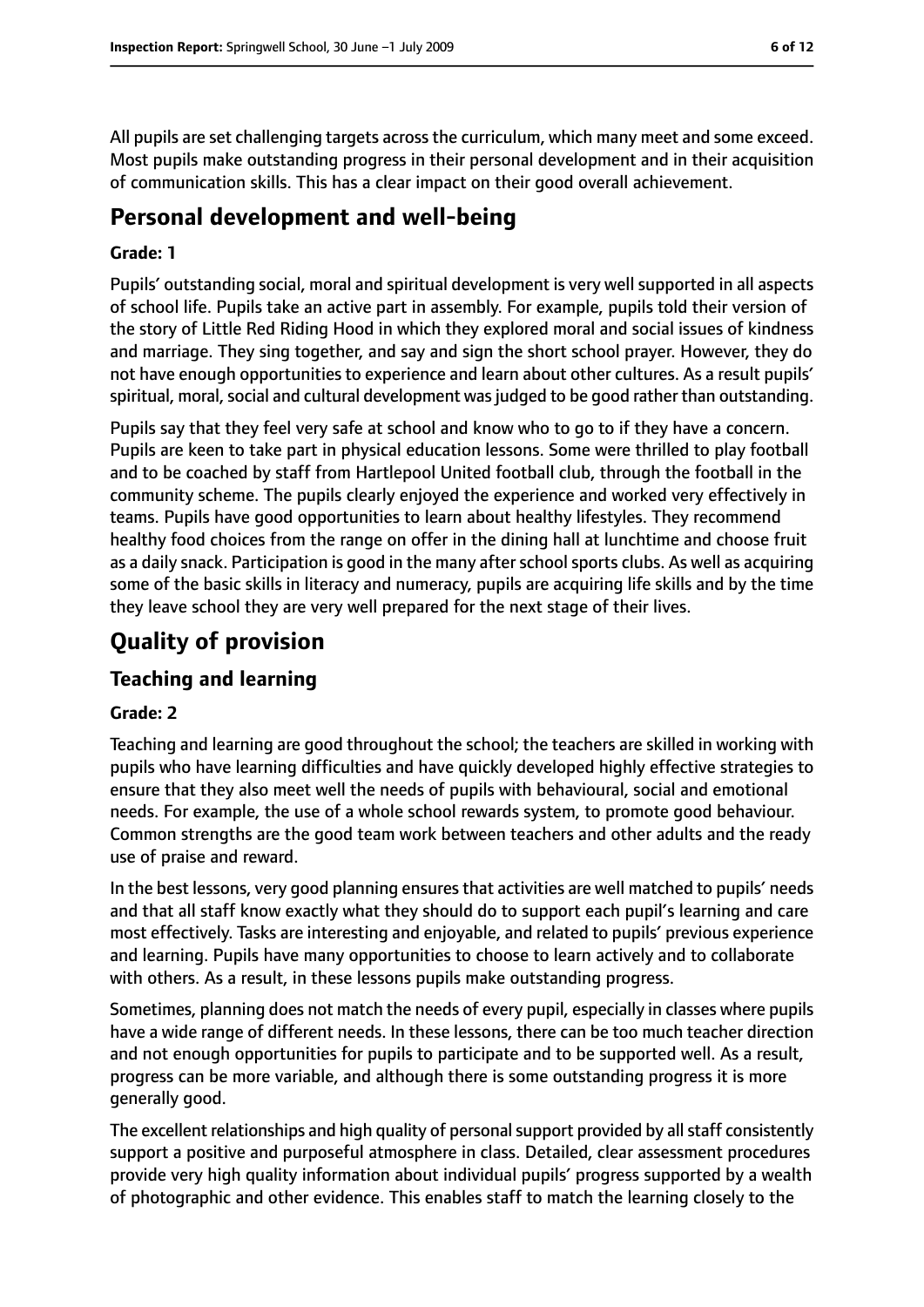interest and needs of the pupils. However, marking of pupils' written work is variable. It is completed regularly and conscientiously. However, it does not always make clear to pupils, in ways they can understand, how well they are doing and what they need to do next to improve.

## **Curriculum and other activities**

#### **Grade: 2**

The curriculum is good and improving. It is well planned to give pupils purposeful and interesting learning activities; it takes into account pupils' very differing needs well. A strength of the curriculum is the extensive programme of visits and residential trips, which support pupils' personal development very well. The arrangements and range of venues, including Holy Island, Durham, London and Centre Parks, ensure that all pupilsregardless of learning difficulty and/or disability can take part. Similarly, there are opportunities for all in the range of lunchtime and after school clubs. Some of these are shared with pupils from mainstream schools. These activities contribute positively to pupils' social development. Together with the emphasis on personal development, the curriculum prepares pupils well for the next stage of their lives. The curriculum successfully enables pupils to develop basic skills in communicating, reading, writing, mathematics and information and communication technology (ICT). The school promotes inclusion well through dual placements and the many opportunities pupils have to work with others.

## **Care, guidance and support**

#### **Grade: 1**

The quality of care, guidance and support for pupils is outstanding. The day-to-day procedures, supervision of pupils and attention to their personal needs includes exemplary practices, such as strict supervision of the administration of medication. Necessary procedures, for instance, the clearing of tracheotomy tubes, are carried out carefully and in a supportive environment so that neither the pupil concerned nor others nearby are distressed.

Child protection, safeguarding and risk assessment procedures meet requirements. Staff know learners very well asindividuals and establish trusting relationships with them. Parents comment very positively on this aspect of school. Many responses indicated the staff's supportive, caring and friendly attitude is 'second to none'.

The school works very well with outside agencies and the very good partnerships have an excellent impact on the very high quality of care the pupils receive.

Academic guidance is generally good. Pupils receive daily feedback through positive encouragement and praise, and their progression through activities is carefully monitored. Simple, but appropriate techniques such as 'thumbs up' are used to convey success. In some classes, the use of picture exchange and signing is used to communicate with pupils. Staff use this to good effect in guiding pupils in their work and what they are going to do next. The staff use what they know about each pupil's progress to set challenging targets which are shared with parents and reviewed termly.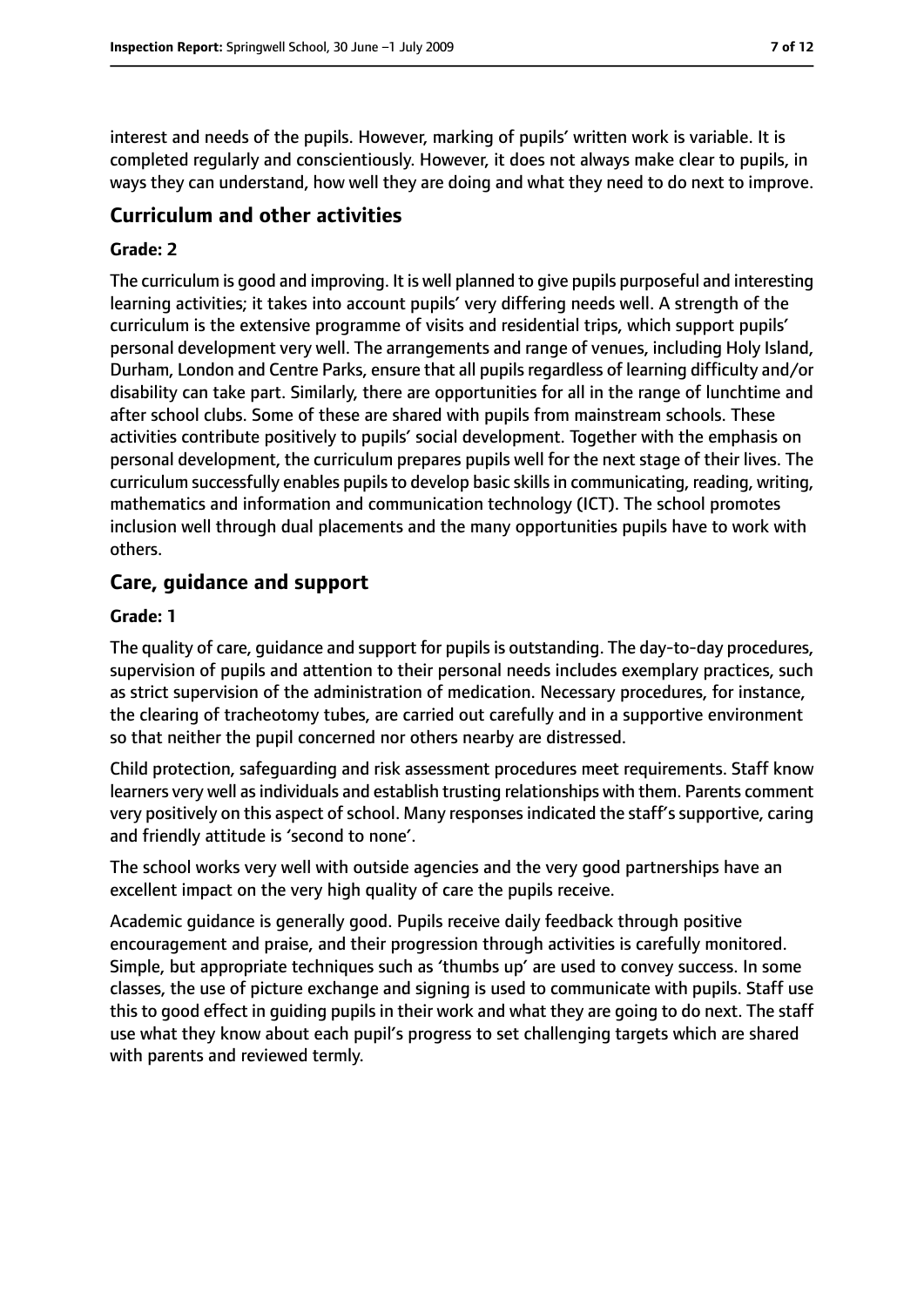## **Leadership and management**

#### **Grade: 2**

Leadership and management are good. The senior leadership team is highly effective in creating an open and positive ethos where each pupil matters. The school is particularly good at supporting the whole family, not simply the pupil. This is reflected in many comments from parents, who typically say that the school 'looks after the concerns of any child or parent … it has helped me and the boys a lot and I thank them for it'. As a result, there is strong support for the school.

The school works very actively with a range of partners in the local community. The links with a local football club, through the football in the community scheme, have been particularly successful. This active engagement with families and the community not only promotes community cohesion well but also develops pupils' self-esteem and self-confidence.

Improvement since the last inspection has been good and the governors and headteacher have a very clear vision for the school's continuing improvement. This is exemplified in the recent development of high quality whole school assessment procedures, which are linked to rigorous definitions of what constitutes satisfactory, good or outstanding progress. Similarly, the school made good plans, including whole school training and recruitment of specialist staff, to meet the needs of pupils with emotional, behavioural and social difficulties. As a result, the change to the school population has been seamless.

The school's self-evaluation is largely accurate in that governors, headteacher and staff have identified correctly areas of strength. However, the school has too positive a view of pupils' progress overall. Governance is good. Governors ensure that statutory requirements are met, and support and challenge leadership appropriately. Middle managers have used the information from monitoring to promote training for staff which has improved the quality of teaching and learning. This is one reason why the school has good capacity to improve further.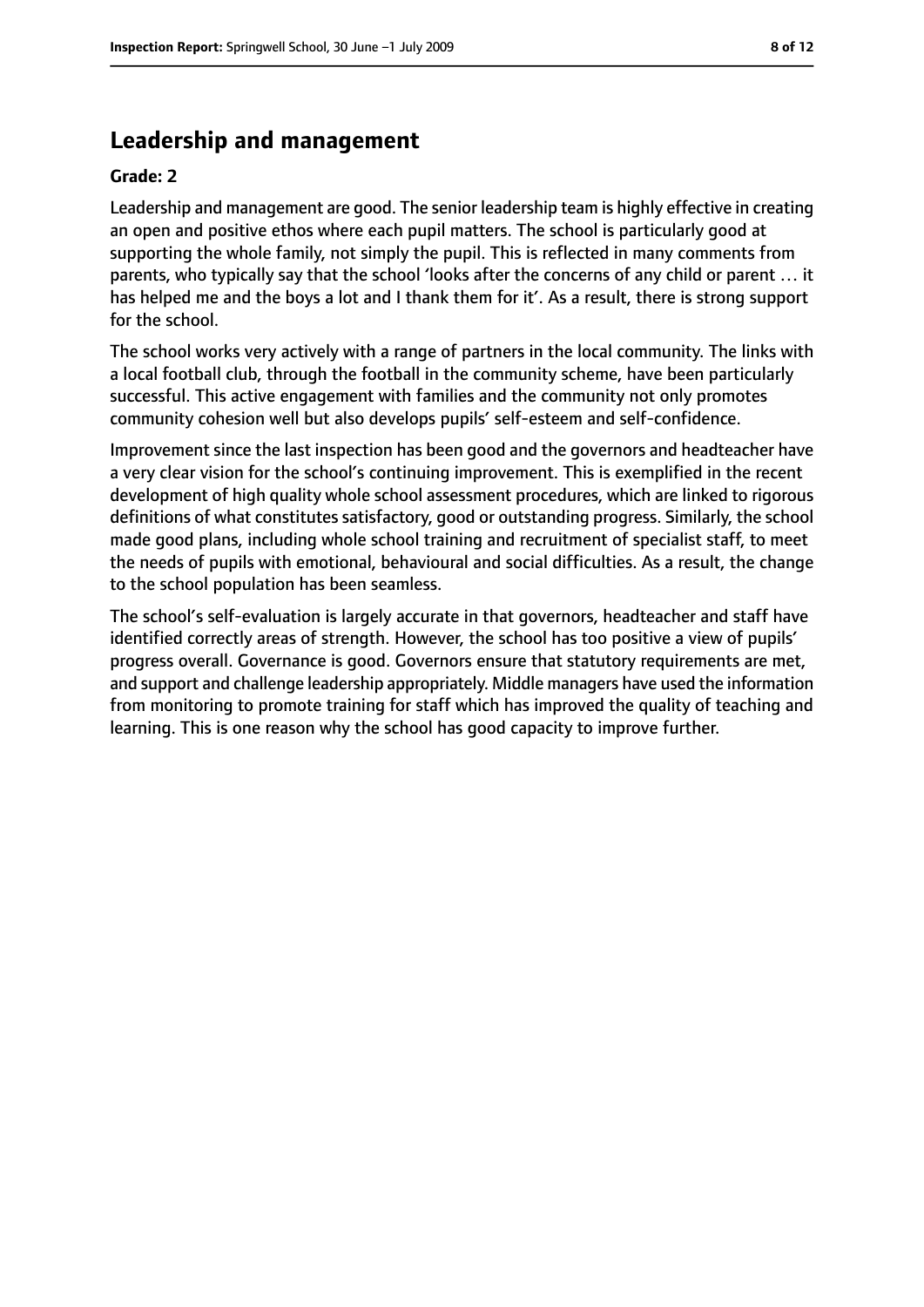**Any complaints about the inspection or the report should be made following the procedures set out in the guidance 'Complaints about school inspection', which is available from Ofsted's website: www.ofsted.gov.uk.**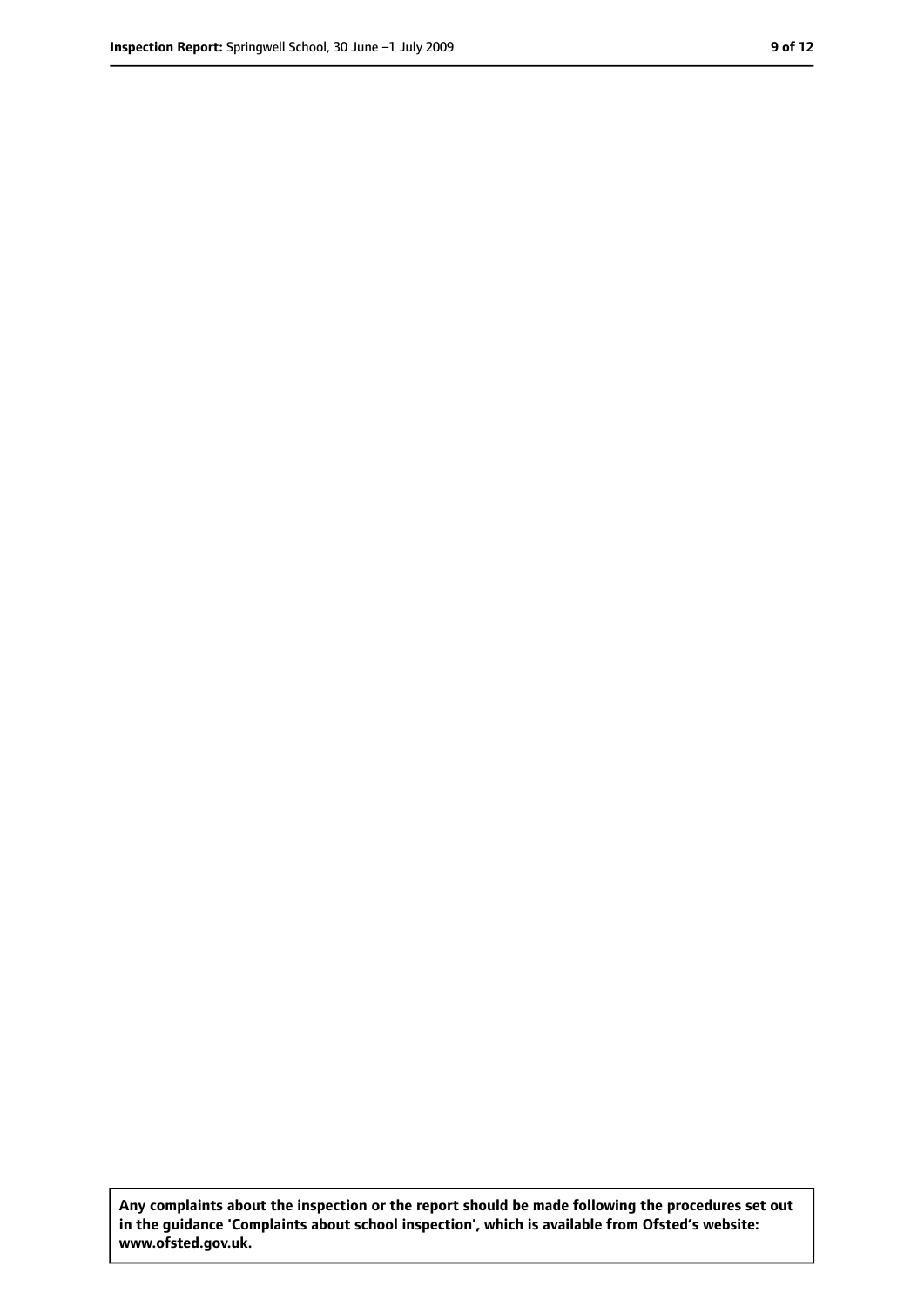# **Inspection judgements**

| \ Key to judgements: grade 1 is outstanding, grade 2 good, grade 3 satisfactory, and | <b>School</b>  |
|--------------------------------------------------------------------------------------|----------------|
| arade 4 inadequate                                                                   | <b>Overall</b> |

## **Overall effectiveness**

| How effective, efficient and inclusive is the provision of<br>education, integrated care and any extended services in meeting the<br>needs of learners? |     |
|---------------------------------------------------------------------------------------------------------------------------------------------------------|-----|
| Effective steps have been taken to promote improvement since the last<br>inspection                                                                     | Yes |
| How well does the school work in partnership with others to promote learners'<br>well being?                                                            |     |
| The capacity to make any necessary improvements                                                                                                         |     |

## **Effectiveness of the Early Years Foundation Stage**

| How effective is the provision in meeting the needs of children in the<br>l EYFS?            |  |
|----------------------------------------------------------------------------------------------|--|
| How well do children in the EYFS achieve?                                                    |  |
| How good are the overall personal development and well-being of the children<br>in the EYFS? |  |
| How effectively are children in the EYFS helped to learn and develop?                        |  |
| How effectively is the welfare of children in the EYFS promoted?                             |  |
| How effectively is provision in the EYFS led and managed?                                    |  |

## **Achievement and standards**

| How well do learners achieve?                                                                               |  |
|-------------------------------------------------------------------------------------------------------------|--|
| The standards <sup>1</sup> reached by learners                                                              |  |
| How well learners make progress, taking account of any significant variations<br>between groups of learners |  |
| How well learners with learning difficulties and/or disabilities make progress                              |  |

#### **Annex A**

<sup>&</sup>lt;sup>1</sup>Grade 1 - Exceptionally and consistently high; Grade 2 - Generally above average with none significantly below average; Grade 3 - Broadly average to below average; Grade 4 - Exceptionally low.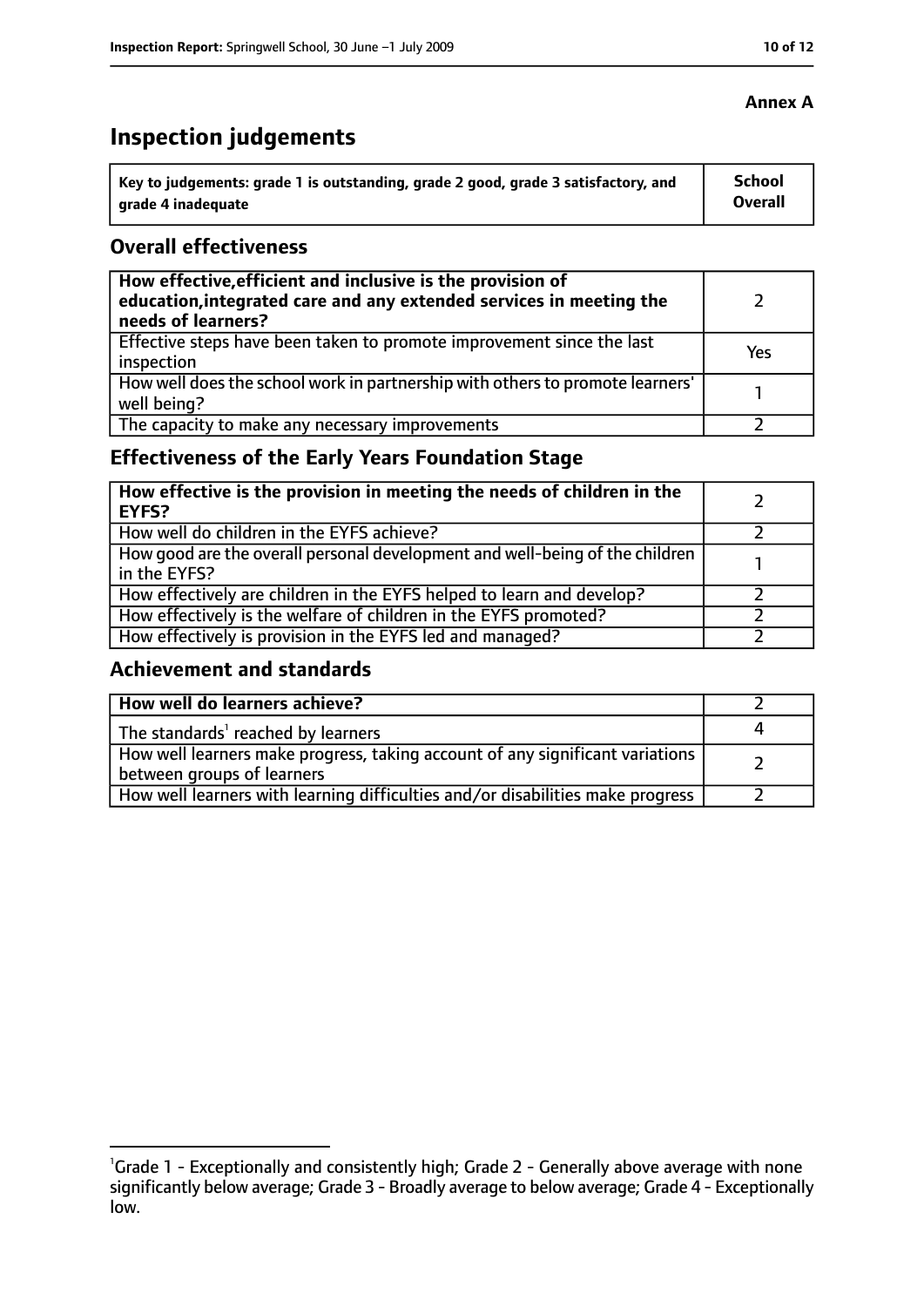# **Personal development and well-being**

| How good are the overall personal development and well-being of the<br>learners?                                 |  |
|------------------------------------------------------------------------------------------------------------------|--|
| The extent of learners' spiritual, moral, social and cultural development                                        |  |
| The extent to which learners adopt healthy lifestyles                                                            |  |
| The extent to which learners adopt safe practices                                                                |  |
| The extent to which learners enjoy their education                                                               |  |
| The attendance of learners                                                                                       |  |
| The behaviour of learners                                                                                        |  |
| The extent to which learners make a positive contribution to the community                                       |  |
| How well learners develop workplace and other skills that will contribute to<br>their future economic well-being |  |

# **The quality of provision**

| How effective are teaching and learning in meeting the full range of<br>learners' needs?              |  |
|-------------------------------------------------------------------------------------------------------|--|
| How well do the curriculum and other activities meet the range of needs and<br>interests of learners? |  |
| How well are learners cared for, quided and supported?                                                |  |

## **Leadership and management**

| How effective are leadership and management in raising achievement<br>and supporting all learners?                                              |     |
|-------------------------------------------------------------------------------------------------------------------------------------------------|-----|
| How effectively leaders and managers at all levels set clear direction leading<br>to improvement and promote high quality of care and education |     |
| How effectively leaders and managers use challenging targets to raise standards                                                                 |     |
| The effectiveness of the school's self-evaluation                                                                                               |     |
| How well equality of opportunity is promoted and discrimination eliminated                                                                      |     |
| How well does the school contribute to community cohesion?                                                                                      |     |
| How effectively and efficiently resources, including staff, are deployed to<br>achieve value for money                                          |     |
| The extent to which governors and other supervisory boards discharge their<br>responsibilities                                                  |     |
| Do procedures for safequarding learners meet current government<br>requirements?                                                                | Yes |
| Does this school require special measures?                                                                                                      | No  |
| Does this school require a notice to improve?                                                                                                   | No  |